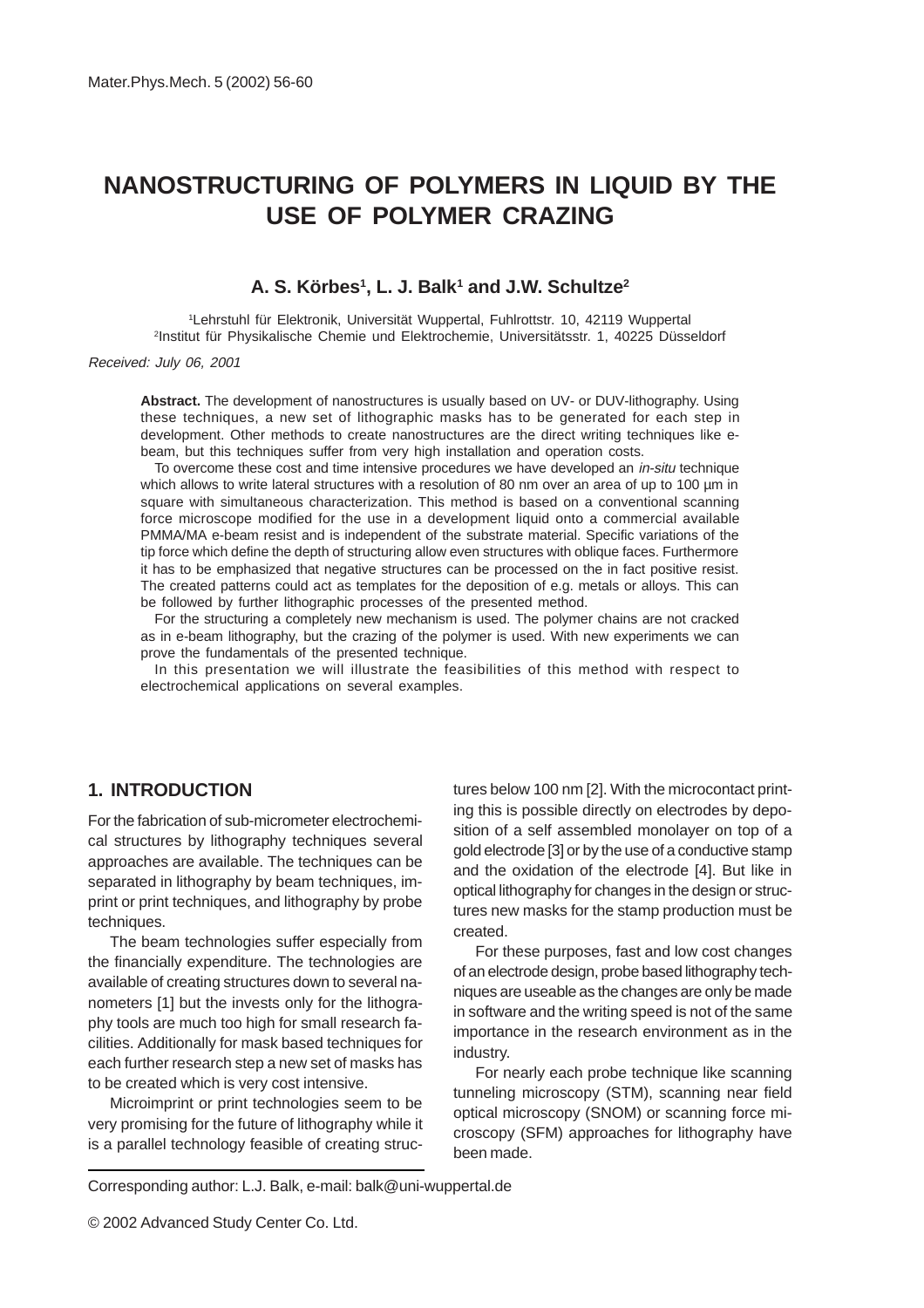

Fig. 1. Schematic diagram of the experimental configuration.

By the use of STM, structures can be written by direct oxidation of the conducting surface, e.g. Silicon or Titanium, with a minimum line width of 20 nm [5]. For this technique the surface usually has to build up stable oxides to get reproducible structures. Thick oxide films are not possible to be produced because the STM tip will be enclosed in the built oxide and destroyed while scanning. It is also possible to modify oxide films with the STM [6, 7]. The STM is also suitable of structuring low thickness resists by exposing then with the tunneling current [8] and of the deposition of metal directly on the surface [9].

Scanning near field optical microscopy (SNOM) has been applied to several types of photoresist like amorphous silicon [10] or gelatin [11]. The resist is exposed by the emitted light of the SNOM tip. Lithography with the SNOM usually has the problem of too large tip apertures, the difficulty of the reproducibility of the aperture shape, and the wide angle in which the light is leaving the tip. This leads to non regular structures down to 80 nm and to the limitation to thin resist below 100 nm thickness.

With the Scanning Force Microscope (SFM), different approaches have been carried out. It can be used in a similar way like STM to oxidize the surface by a conducting SFM-tip [12]. This technique covers less problems in comparison to STM while the grown oxide does not enclose the scanning tip, fixate, and destroy it. Lithography by SFM in conventional photo resist is feasible, too. This technique is also able to create complex structures like lines and areas with structure sizes down to 35 nm in a process called microploughing or nanoindentation [13, 14, 15]. Both techniques relying on direct structuring of the resist are only suitable for thin resists with thicknesses up to 50 nm.

The technique presented here is feasible to create structures down to 80 nm as well as big structures up to 100 µm even on thick e-beam resists which has been described before. But at that time several mechanisms for structuring had to be discussed [16]. On the one hand a mechanism like in beam technologies, where the polymer molecules are broken by the applied energy, in our case the pressure of the tip, and on the other hand a structural mechanism where the internal organization of the polymer molecules is changed by polymer crazing, which would lead to a totally different mechanical behavior of the resist [17].

### **2. EXPERIMENT**

The experiments were carried out with a scanning force microscope (Explorer, TopoMetrix). It was equipped with a z-scanner suitable for liquids and high force tips that give the ability to apply forces of more than 30 µN to the sample. Below the scan device a x/y-table has been mounted to allow a movement of the sample without lifting the SFM. For fixation of the samples a cell made of brass and suitable for liquids is used in which the samples are mounted with small screws. The liquid cell is equipped with a peltier element for chilling or heating of samples and liquid in a temperature range between 0 and 50 °C (Fig.1).

Sample preparation consists of cleaning the substrate which usually has been Silicon because of its flatness in Aceton, p.A., in a supersonic bath. The resist (ARP-610-08, Allresist) was spun onto the substrate at 3000 rpm leading to a film thickness of 400 nm. Then the samples were pre-baked in an oven at 190 °C for 60 min.

For the experiments the liquid cell was filled either with a mixture 1:3 of Methylisobutylketone, p.A., and Isopropanol, p.A., or pure Isopropanol, and the sample pieces were fixed in it. The SFM tip was lowered on the surface and with the known spring constant of the tip cantilever the correlation between tip deflection and applied force could be measured. With this a force, for structuring usually between 10 and 20 µN, could be chosen. For the writing of structures the tip had to be moved over the desired pattern with a maximum speed of 100 µm/s.

For a controlled movement of the tip even on complex patterns a program has been written which permits to convert sketches or drawings into the wanted movement of the tip. In the program colors can be related to forces to be applied.

After the structuring procedure the surface has been scanned in the imaging mode with a force of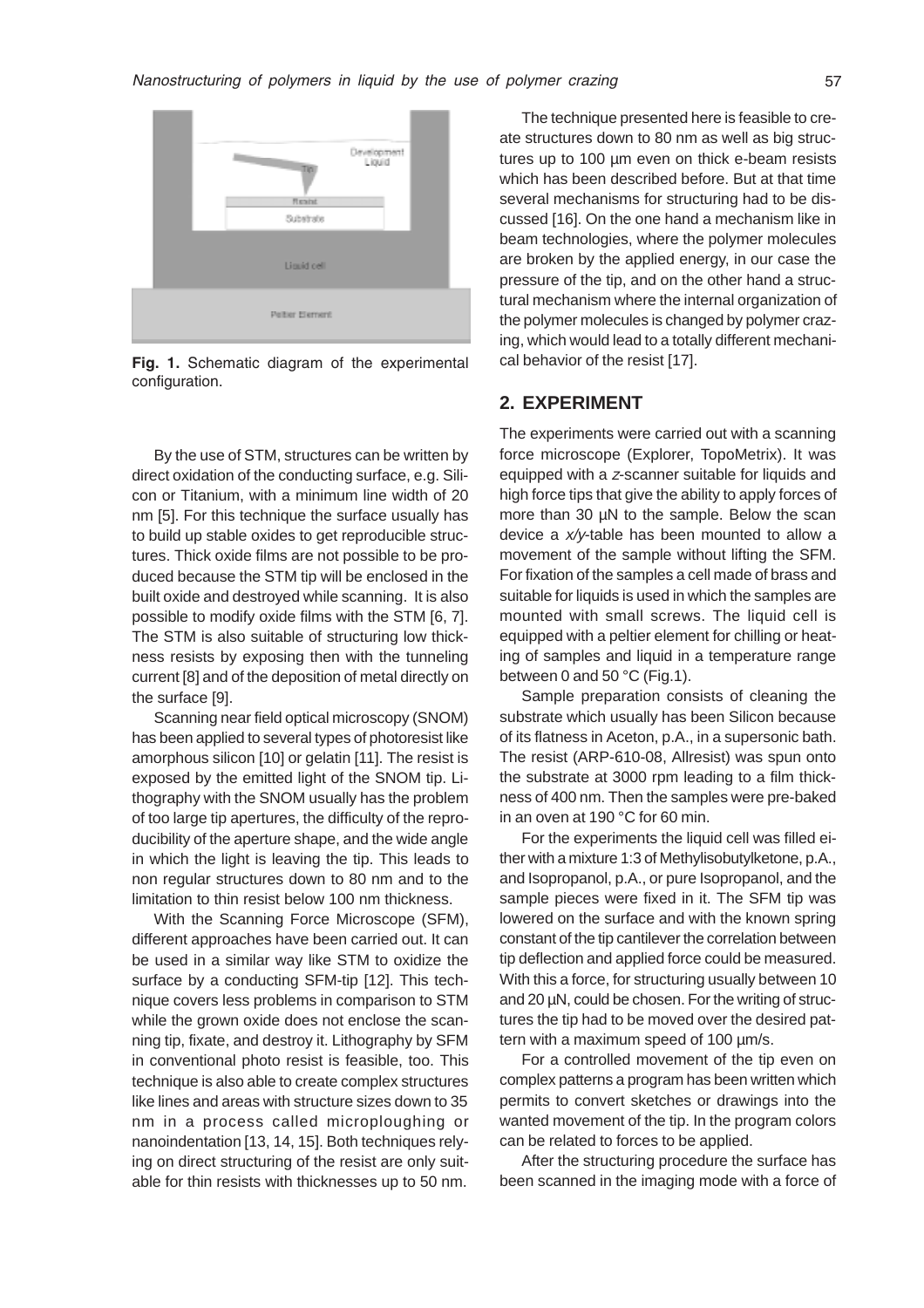

Fig. 2. SFM image of the resist structure written under force variation.

only 0.25-0.75 µN. To lower the effects e.g. of the scan controlling while the structuring, the image were scanned in an angle of 90° to the structuring movements.

#### **3. RESULTS AND DISCUSSION**

What could be seen during structuring was the building of two different types of structures dependent on the applied force. For the usual forces of  $10 - 20$ µN the resulting structures have a positive shape which means that resist has been removed. In a region of low forces up to 5 µN the structures show a totally different negative form. It is possible to create positive and negative structures in the same structuring scan by changing the applied force during the scan. This can be seen in the SFM image in Fig. 2. The force of the SFM tip has been risen from 1 to 30 µN. The resulting structure shows a negative shape in a force region from 4 to 17 µN and a positive structure with a nearly linear slope dependent of the applied force. Forces higher than 30  $\mu$ N were not applied because this would have lead to a scratching into the resist.



**Fig. 3.** a) Structure written with MIBK; b) Structure written without MIBK under same conditions (18 repetitions, 20 µm/s scan speed, 10 µm line length, scan forces: 1: 21 µN; 2: 18 µN, 3: 15 µN, 4: 12 µN, 5: 9 µN, 6: 6 µN, 7: 30 µN).

For the explanation of the mechanism we focussed on the variation of force, constitution of the development liquid, and the number of scan repeats for structuring.

The most important effects additional to the depth of the structuring were found for the variation of the liquid and the scan repeats.

The Methylisobutylketone (MIBK) is the active component of the developer for e-beam resists. The experiments with our technique were always carried out with MIBK as it seemed to be necessary for structuring. But as its amount was lowered in the development liquid successively it could be found that the structuring was not dependent of the MIBK quantity and took place without any MIBK as well (Fig.3). Using a theory of molecular bond braking in the resist polymer like in beam technologies this result could not be explained.

In Fig. 4 an image is shown where the tip has been moved between two lines that were structured and the force was not lowered. This resulted into a short line with a negative structure. The difference between the positive and negative structures in this image could only be found in the number of repeats



Fig. 4. Positive structure after 12 scans on the same line, polymer is removed by the SFM tip; negative structure after 1 scan on the same line, polymer is not removed but swollen.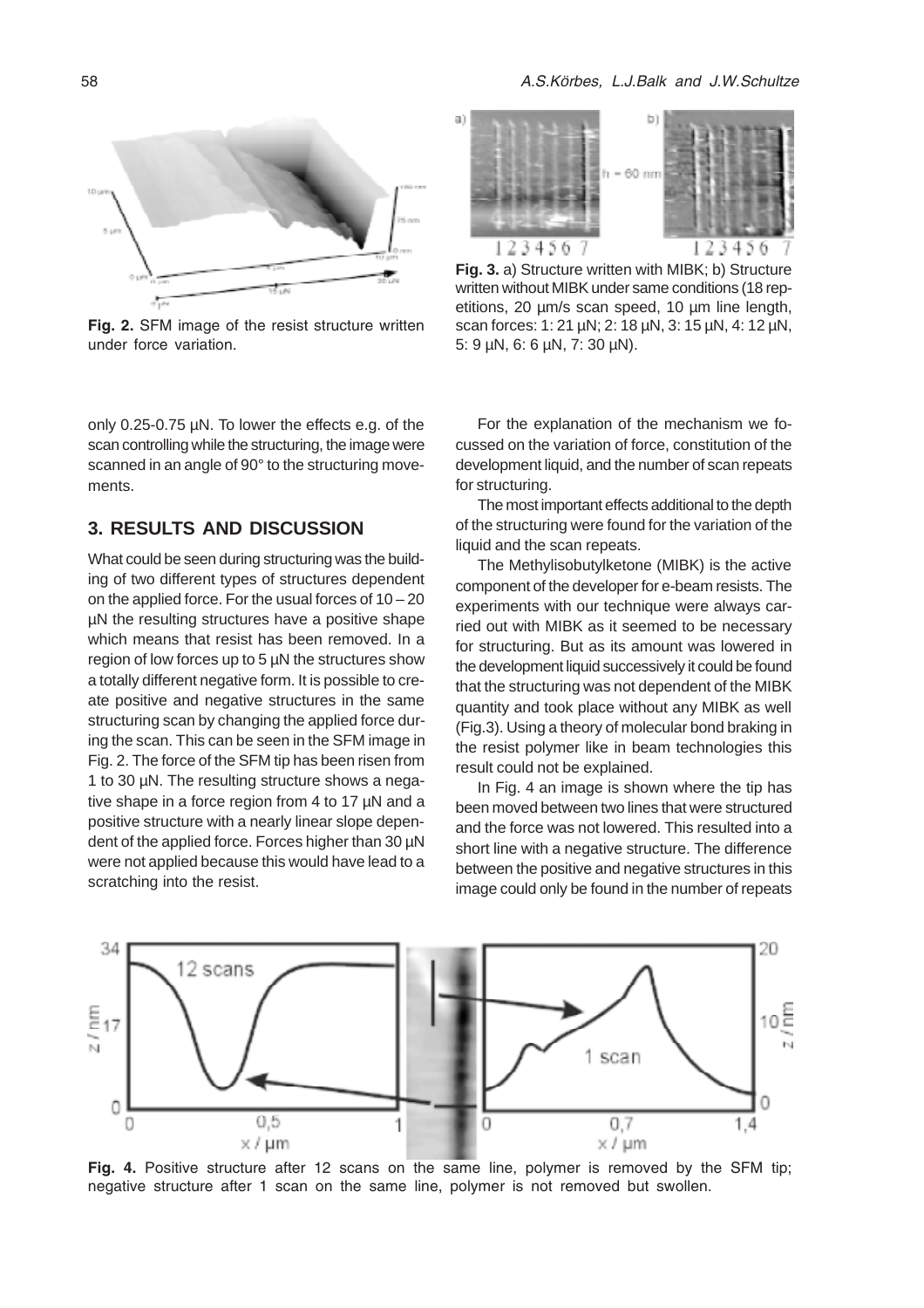

Fig. 5. Model for structuring by usage of polymer crazing. The removed material is left behind in the surrounding liquid.

that had been carried out. Considering the different directions of the structured lines lead into experiments that showed no dependency of the scan direction. This means that the decision if a positive or a negative structure is formed is not only dependent on the applied force but also on the number of repeats that are carried on the surface. Further experiments showed no sharp boundary between positive and negative structuring dependent on the number of scans. For 20 µN it lies between 3 and 5 repeats.

With these results we could conclude that the structuring could not take place with a mechanism of bond braking. Therefore the mechanism that is responsible for the structuring must be the crazing, where the polymer modification is changed in the first scans from amorphous to more ordered structure in form of fibrils and in the subsequent scans these fibrils can be broken by the tip (Fig. 5).

The knowledge of the mechanism has been necessary to make a prediction for example to the minimum structure size that could be reached by the technique. The limitations of the technique are for small structures in the region of 80 nm that had already been reached. The maximum structure size is not limited while the writing speed seems mostly been restricted by the scan controllers which are responsible for a matching force. The maximum

speed has been 300  $\mu$ m/s which leads to a time for 100x100 µm of about 3 min.

For production of electrochemical structures like for example microelectrodes we used our lithography program. It can convert plotter files into a movement of the scan system independent how complex the structures are. In Fig. 6 a result of the feasibility of the program is shown. It transforms the picture of one of the authors into a resist structure of less than 10 µm width and height.

We were able to deposit copper into a 5x5  $\mu$ m resist pad on a 20 µm circular electrode. But we were not able to control the deposition possibly due to leak currents and capacitive currents on the whole contact area of resist and electrolyte. The resulting 20 µm copper cluster is shown in Fig. 7.

Further on we created arrays in the resist (Fig. 8) which could be used as templates for electrochemical reactions. An idea for additional experiments could be found in Fig.9: A subsequent structuring and deposition process leads to microstructures that could not be created with conventional lithography in such an easy way. Between the single steps only the liquids have to be exchanged. Furthermore the technique would be able to image the structures between the step and in case of errors to remove these.



Fig. 6 Transference of a picture in the resist with the help of the lithography program.



Fig. 7. Light microscopic picture of the copper cluster deposited into a 5x5 µm electrode written into the resist on a 20 µm gold electrode.